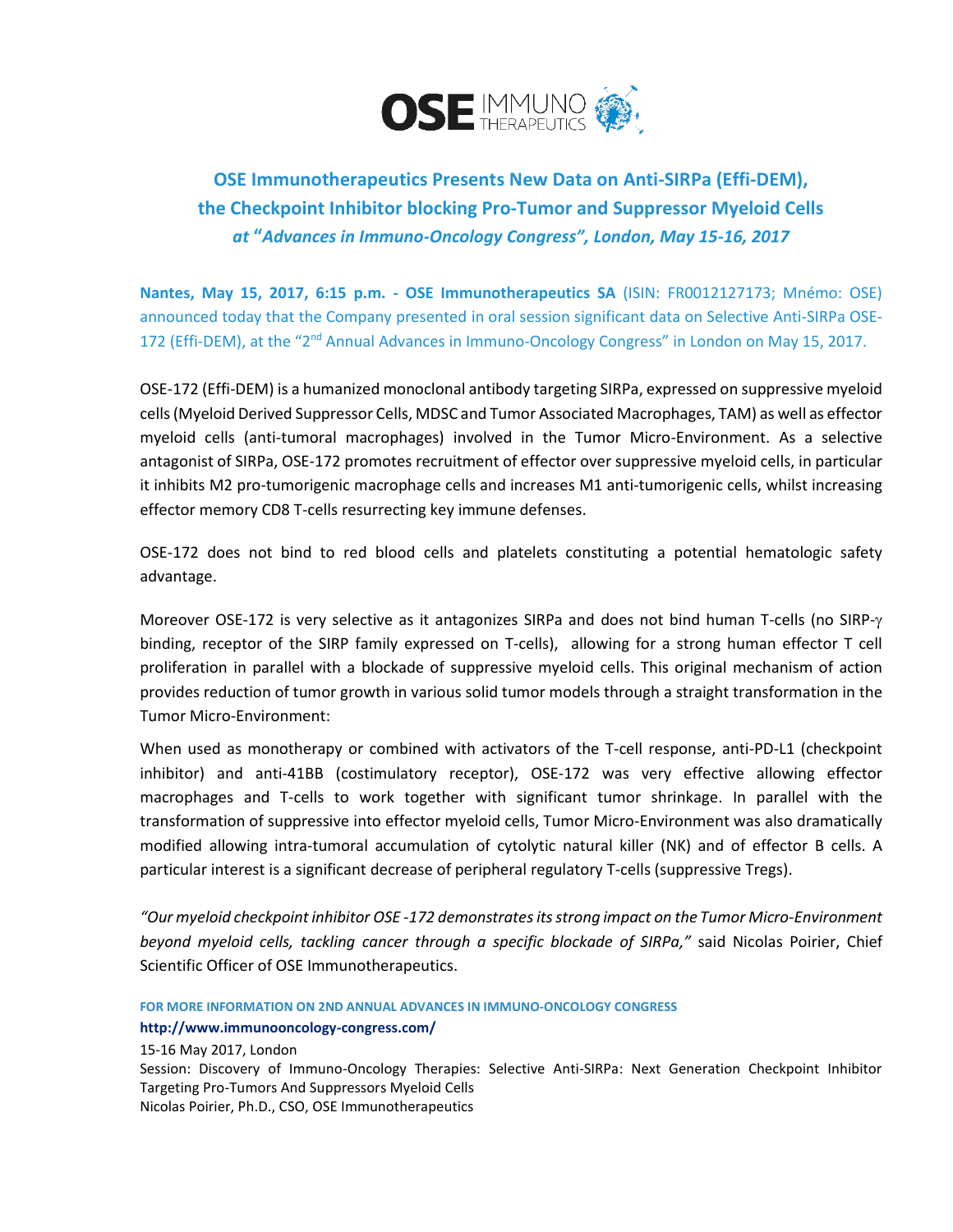

## **ABOUT OSE IMMUNOTHERAPEUTICS**

*Our ambition is to become a world leader in activation and regulation immunotherapies*

OSE Immunotherapeutics is a biotechnology company focused on the development of innovative immunotherapies for immune activation and regulation in the fields of immuno-oncology, auto-immune diseases and transplantation. The company has a balanced portfolio of first-in-class products with a diversified risk profile ranging from clinical phase 3 registration trials to R&D:

**In immuno-oncology**:

- **Tedopi®, a combination of 10 optimized neo-epitopes** to induce specific T activation in immuno-oncology **Currently in registration Phase 3 trial advanced NSCLC HLA A2+ patients EU /US -** Orphan Status in the US **- Registration expected in 2020 - a Phase 2 with Tedopi® in combination with a checkpoint inhibitor** in NSCLC is considered in 2017**.**
- **OSE-172 (Effi-DEM), new generation checkpoint inhibitor** targeting the **SIRP-α receptor - In preclinical development**  for several cancer models.

**In auto-immune diseases and transplantation**:

- **FR104,** CD28-antagonist in immunotherapy **Phase 1 trial completed** For the treatment of autoimmune diseases and for use with transplantation - **Licensed to Janssen Biotech Inc.** to pursue clinical development.
- **OSE-127 (Effi-7),** interleukin receptor-7 antagonist **In preclinical development** for inflammatory bowel diseases and other autoimmune diseases. **License option agreement with Servier** for the development and commercialization.

The portfolio's blockbuster potential gives OSE Immunotherapeutics the ability to enter global agreements at different stages of development with major pharmaceutical players.

Immunotherapy is a highly promising and growing market. By 2023 Immunotherapy of cancer could represent nearly 60% of treatments against less than 3% at present \* and the projected market is estimated at \$67 billion in 2018 \*\*.

There are more than 80 autoimmune diseases that represent a significant market including major players in the pharmaceutical industry with sales towards \$10 billion for the main products. The medical need is largely unmet and requires the provision of new innovative products involved in the regulation of the immune system.

> \**Citi Research Equity \*\*BCC Research*

[Click a](https://twitter.com/OSEIMMUNO)[nd follo](https://www.linkedin.com/company/10929673)w us on Twitter and Linkedln



**Contacts**

**OSE Immunotherapeutics**  Sylvie Détry **[sylvie.detry@ose-immuno.com](mailto:sylvie.detry@ose-immuno.com)** +33 143 297 857

**Contacts media: Alize RP** Flore**coneacostejedia& Alize IRP**e Carmagnol oseiCaroline Carliaegnolom +33 647 389 004 **[oseimmuno@alizerp.com](mailto:oseimmuno@alizerp.com)** +33 647 389 004

## *Forward-looking statements*

This press release contains express or implied information and statements that might be deemed forward-looking information and statements in respect of OSE Immunotherapeutics. They do not constitute historical facts. These information and statements include financial projections that are based upon certain assumptions and assessments made by OSE Immunotherapeutics' management in light of its experience and its perception of historical trends, current economic and industry conditions, expected future developments and other factors they believe to be appropriate. These forward-looking statements include statements typically using conditional and containing verbs such as "expect", "anticipate", "believe", "target", "plan", or "estimate", their declensions and conjugations and words of similar import.

Although the OSE Immunotherapeutics management believes that the forward-looking statements and information are reasonable, the OSE Immunotherapeutics' shareholders and other investors are cautioned that the completion of such expectations is by nature subject to various risks, known or not, and uncertainties which are difficult to predict and generally beyond the control of OSE Immunotherapeutics. These risks could cause actual results and developments to differ materially from those expressed in or implied or projected by the forward-looking statements. These risks include those discussed or identified in the public filings made by OSE Immunotherapeutics with the AMF. Such forward-looking statements are not guarantees of future performance.